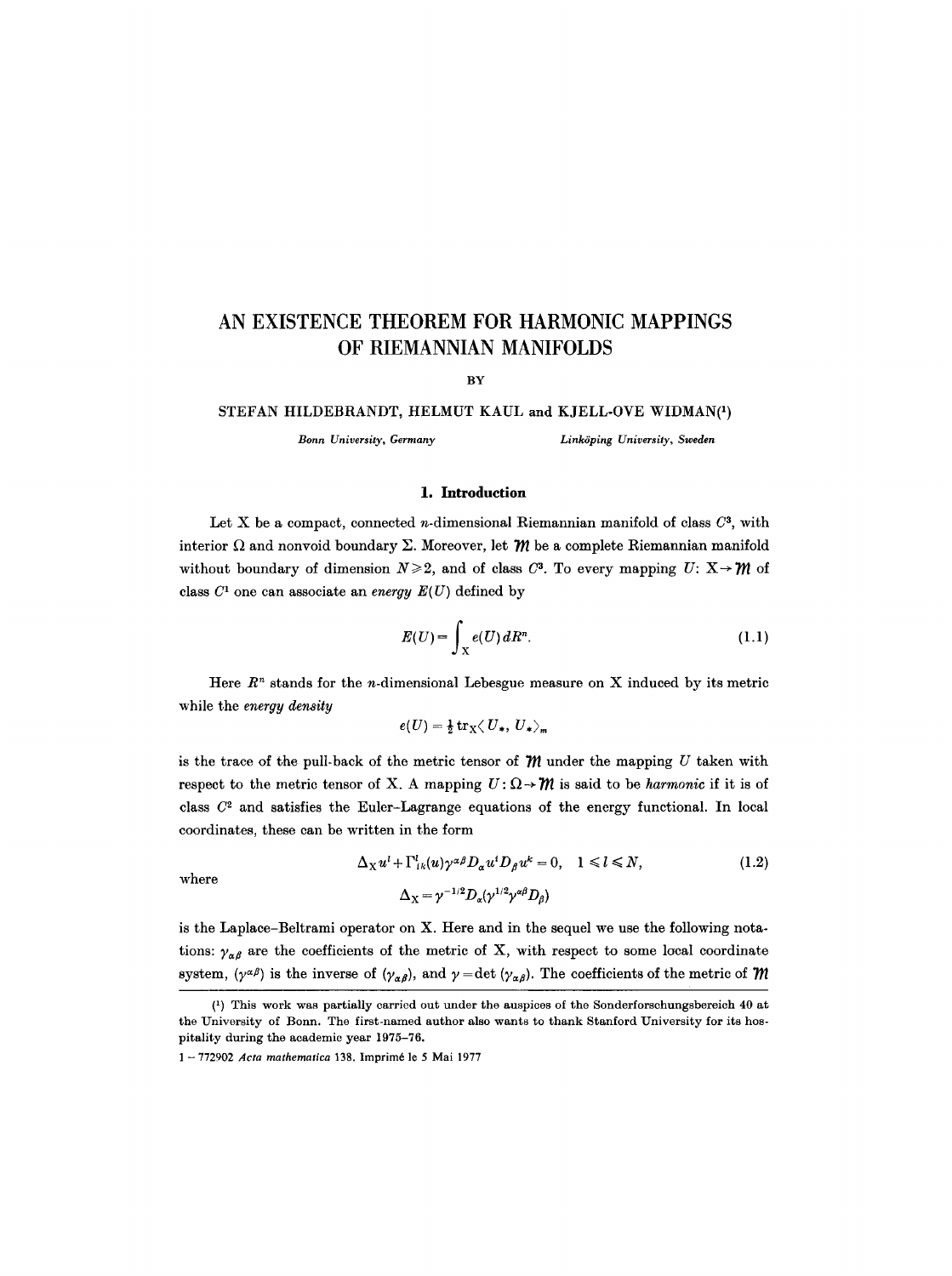are denoted by  $g_{ik}$  with  $(g^{ik})$  being the inverse of  $(g_{ik})$ , while  $\Gamma^l_{ik}$  are the Christoffel symbols. Greek indices  $\alpha, \beta, \ldots$  are to be summed from 1 to n, Latin indices i, j,  $\ldots$  from 1 to N. The Einstein summation convention is used.

Our object is to solve the Dirichlet problem, i.e. to find a harmonic mapping  $U$  whose restriction to  $\Sigma$  coincides with a given function  $\Phi: \Sigma \rightarrow \mathcal{M}$ .

In order to give a precise statement of our results we introduce the notion of *normal range* of a point  $P \in \mathcal{W}$  as the complement of the cut locus of P in  $\mathcal{W}$ , i.e. the maximal domain of any normal coordinate system with center P. Our assumption on the Dirichlet data  $\Phi$  will be that  $\Phi(\Sigma)$  is contained in a geodesic ball

$$
\mathcal{K}_M(P) = \{Q \in \mathcal{W}; \text{ dist } (Q, P) \leq M\}
$$

which lies within normal range of *all* of its points. For a discussion of this condition, which is implied by a strong convexity condition, we refer to section 2.

We can now formulate the following theorem which is a consequence of Theorems 2, 3, and 4 below.

THEOREM 1. Assume that the image of  $\Phi \in C^1(\Sigma, \mathcal{W})$  is contained in a ball  $\mathcal{X}_M(Q)$  which *lies within normal range of all of its points, and for which* 

$$
M < \pi/(2\sqrt{\varkappa}) \tag{1.3}
$$

where  $x \geq 0$  is an upper bound for the sectional curvature of *. Then these is a harmonic mapping U of class C*<sup>2</sup>( $\Omega$ ,  $\mathcal{W}$ )  $\cap$  C<sup>o</sup>(X,  $\mathcal{W}$ ) *such that U*  $|_{\Sigma} = \Phi$  *and U*(X) $\subset \mathcal{K}_M(Q)$ .

In the case  $n = 1$  this is a well-known result about geodesics. For  $n = 2$  the theorem can be derived from the work of Morrey [16], taking our estimates (2.2) and (2.3) into account. However, since Morrey's main tool, a regularity theorem for minima of certain variational problems, is true only for  $n = 2$  this approach cannot immediately be carried over to higher dimensions. The variational method due to Eliasson [4] and K. Uhlenbeck [19] is not applicable to the Diriehlet problem for harmonic maps, since it rests in an essential way on the assumption that the boundary of X is void.

In arbitrary dimensions, the first boundary value problem for harmonic maps was recently solved by R. S. Hamilton [6] provided that the sectional curvature of  *is non*positive. The approach of Hamilton, as well as that of the preceding work by Eells and Sampson [3], and Hartman [7], is to deal with the parabolic system connected with (1.2).

The present authors [9] recently reproved parts of Hamilton's results using degree theory and a priori estimates, much in the spirit of [2]. In [10] they extended their method to include manifolds also of possibly positive curvature, assuming that  $M \leq \pi/(4/\kappa)$  instead of (1.3).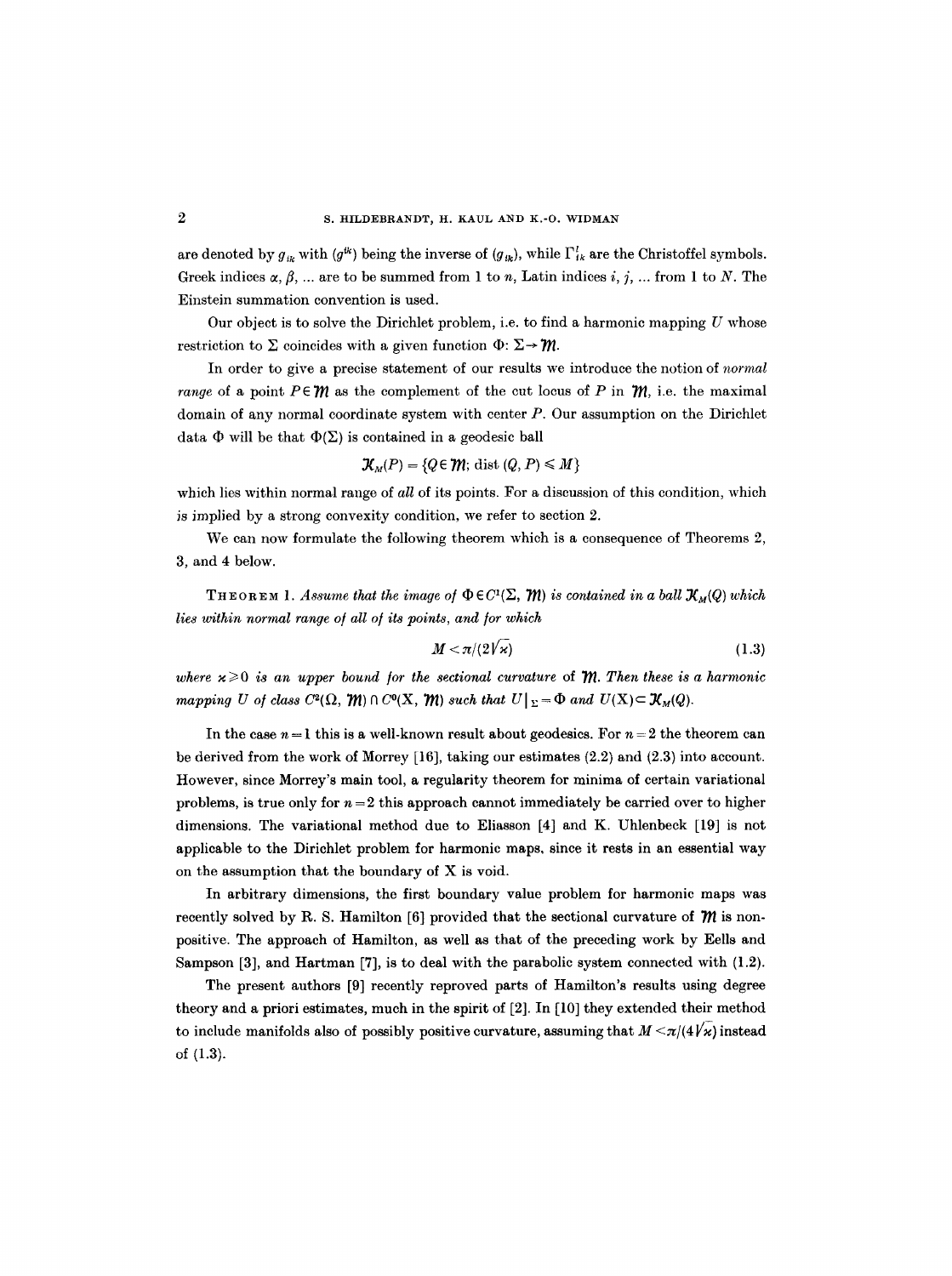In the present paper we shall use the direct method of the calculus of variations to construct a "weak" solution U of the problem

$$
E(U) \to \min
$$

with the side conditions  $U|_{\Sigma}=\Phi$  and  $U(X)\subset \mathcal{X}_{M}(Q)$ , where  $M\leq M'\leq \pi/(2\sqrt{\varkappa})$ . Then an appropriate maximum principle implies that  $U$  is in fact a weak solution of (1.2), and satisfies  $U(X) \subset \mathcal{K}_M(Q)$ . Next we derive a regularity theorem which shows that this weak solution is actually a classical solution. The proof of this result is based on the methods of [11], but an important idea is borrowed from Wiegner [22]. Finally we complete the proof of Theorem 1 by showing that the regularity of  $U$  holds also onto the boundary. In fact, we shall give more precise results on the boundary behavior than that stated in Theorem 1.

At the end of the paper we exhibit an example of a weakly harmonic mapping  $U: X \rightarrow \mathcal{W} = S^N$  which is discontinuous and satisfies  $U(X) \subset \mathcal{X}_{M}(Q)$  with  $M = \pi/(2\gamma \kappa)$ .

Hence our regularity result is optimal in this respect. It is tempting to conjecture that the Dirichlet problem for harmonic mappings cannot be solved in general if the condition (1.3) is violated.

### **2. Auxiliary differential geometric estimates**

The following functions will enter in our estimates:

$$
a_{\nu}(t) = \begin{cases} t/\overline{\nu} \cot(t/\overline{\nu}) & \text{if } \nu > 0, \quad 0 \leq t < \pi/\overline{\nu} \\ t/\overline{-\nu} \cot(t/\overline{-\nu}) & \text{if } \nu \leq 0, \quad 0 \leq t < \infty \end{cases}
$$

$$
b_{\nu}(t) = \begin{cases} \frac{\sin(t/\overline{\nu})}{t/\overline{\nu}} & \nu > 0, \quad 0 \leq t < \pi/\overline{\nu} \\ \frac{\sinh(t/\overline{-\nu})}{t/\overline{-\nu}} & \text{if } \nu \leq 0, \quad 0 \leq t < \infty \end{cases}
$$

LEMMA 1. Let  $u = (u^1, u^2, ..., u^N)$  be normal coordinates on  $\mathcal M$  associated with an arbi*trarily chosen normal chart*  $\mathcal{H}(Q)$  around  $Q$  such that  $Q$  has coordinates  $(0, 0, ..., 0)$ . *Denote by*  $g_{ik}(u)$ ,  $\Gamma_{ik}^l(u)$ , and  $\Gamma_{ikl}(u)$  the coordinates of the first fundamental form and the Christoffel symbols, respectively, in this coordinate system. Assume that the sectional curvature K of  $m$ *satis[ies* 

$$
\omega \leqslant \mathbf{K} \leqslant \varkappa \quad \text{with } -\infty \leqslant \omega \leqslant 0 \leqslant \varkappa < \infty.
$$

*Then for all u satisfying*  $|u| = (u^i u^i)^{1/2} \le \pi/\sqrt{\pi}$  and for all  $\xi \in \mathbb{R}^N$  we have the following estimates

$$
\{a_{\kappa}(|u|)-1\}g_{ik}(u)\xi^{i}\xi^{k}\leq \Gamma_{ik}(u)u^{l}\xi^{i}\xi^{k}\leq \{a_{\omega}(|u|)-1\}g_{ik}(u)\xi^{i}\xi^{k} \qquad (2.1)
$$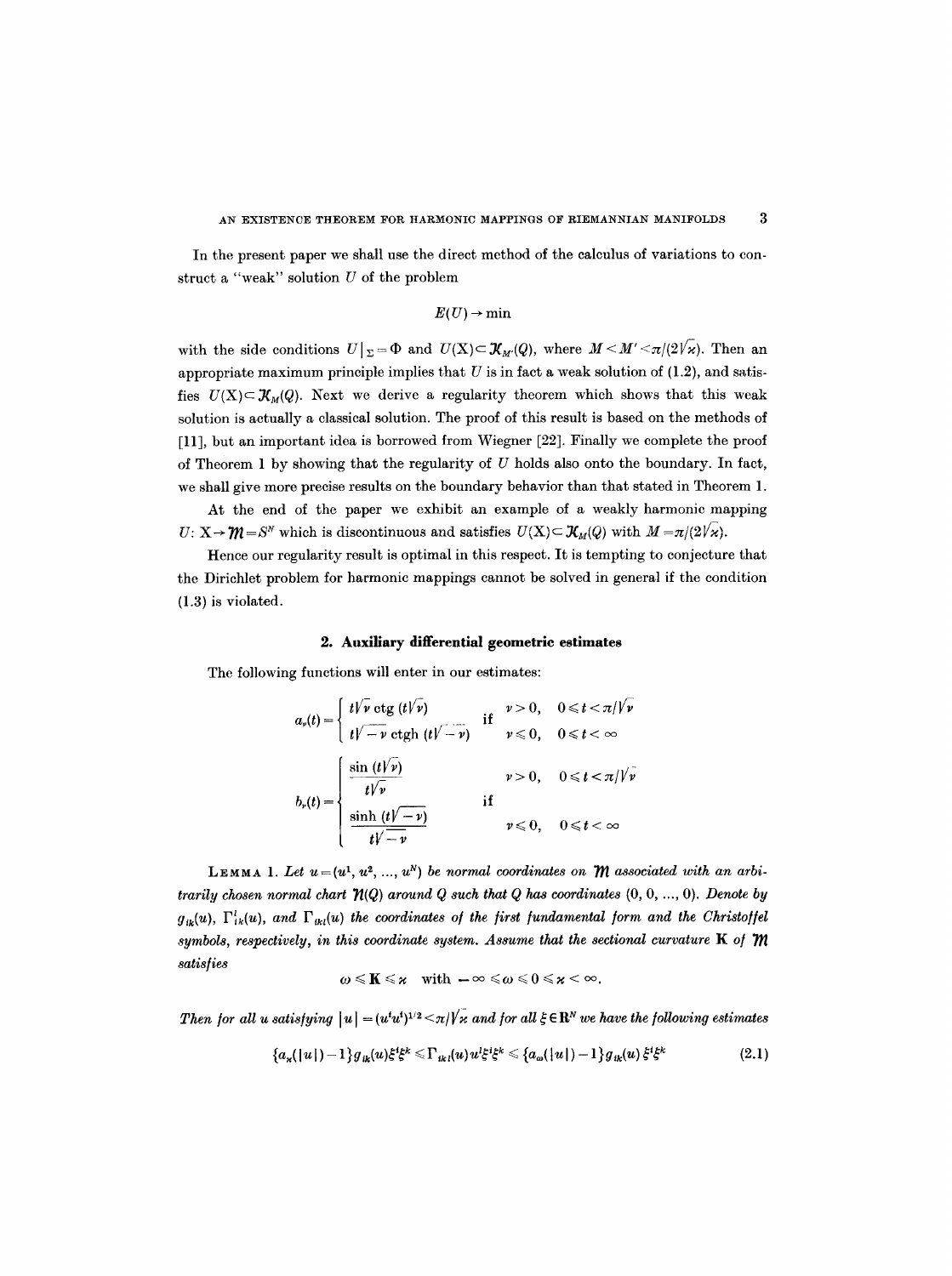## 4 S. HILDEBRANDT, H. KAUL AND K.-O. WIDMAN

$$
\{\delta_{ik} - a_{\omega}(|u|)g_{ik}(u)\}\xi^{i}\xi^{k} \leq \Gamma_{ik}^{l}(u)u^{l}\xi^{i}\xi^{k} \leq \{\delta_{ik} - a_{\kappa}(|u|)g_{ik}(u)\}\xi^{i}\xi^{k} \qquad (2.2)
$$

$$
b_{\varkappa}^{2}(|u|) \xi^{i}\xi^{i} \leqslant g_{ik}(u) \xi^{i}\xi^{k} \leqslant b_{\omega}^{2}(|u|) \xi^{i}\xi^{k}.
$$
 (2.3)

*Proof.* The estimates (2.1) and (2.3) follow from Rauch's comparison theorem (for a proof, cf. [8], Lemma 6). To verify (2.2) we use Gauss' lemma (cf. [5], p. 136). For normal coordinates we obtain

$$
{g}_{\,ik}(u)\,u^k=u^i
$$

whence by differentiation

$$
\Gamma_{ik}^{l}(u)u^{l} = \delta_{ik} - g_{ik}(u) - \Gamma_{ikl}(u)u^{l}.
$$
\n(2.4)

Now (2.2) follows immediately from (2.1) and (2.4).

In the regularity proof below we shall need a bound for the second member of  $(1.2)$ . For our purposes it is sufficient to note that for reasons of compactness, there exists, to every  $Q \in \mathcal{W}$  and  $M \in \mathbb{R}^+$  such that  $M \leq i(Q)$ , a constant  $c = c(Q, M)$  with the property that

$$
\left\{\sum_{i}\left|\Gamma_{ik}^{l}(u)\xi^{i}\xi^{k}\right|^{2}\right\}^{1/2}\leqslant c\left|\xi\right|^{2}\quad\text{for }\xi\in\mathbf{R}^{N},\ \left|u\right|\leqslant M,\tag{2.5}
$$

if the  $\Gamma^l_{ik}$  are calculated with respect to normal coordinates around Q, and where i(Q) denotes the cut locus distance of Q.

It is possible to estimate the constant c in terms of the tensor  $R^{(1)}$ , introduced by Kern,

$$
R^{(1)}(X, Y, Z, W) = (D_X R)(Y, Z, W) - (D_Z R)(W, X, Y)
$$

where  $D_x R$  and  $D_z R$  denote covariant derivatives of the Riemann curvature tensor R of *, and X, Y, Z, and W are vector fields on*  $*m*$ *. These estimates are, however, rather* complicated to state and to prove wherefore we refer to [14] for statements and proofs.

As was mentioned in the introduction, the condition that the ball  $\mathcal{X}_{M}(P)$  be within normal range of each of its points can be thought of as a convexity condition. In fact,  $\mathcal{K}_M(P)$  is convex provided that it is within normal range of its points and satisfies M <  $\pi/(2\gamma x)$  [13, 4]. Also, if  $\mathcal X$  is a compact set in  $\mathcal M$  which does not meet its cut locus, then there exists a neighborhood  $\mathcal{U}$  of  $\mathcal{K}$  with the same property [12, 3.5]. Hence, if  $\mathcal{K}_M(P)$ is within normal range of its points then the same holds for  $\mathcal{X}_{M+\epsilon}(P)$  with  $\epsilon > 0$  sufficiently small.

It is also known that  $\mathcal{X}_M(P)$  lies within normal range of all of its points if one of the following four conditions is satisfied. Here K denotes the sectional curvature.

- (i) *M* is simply connected, and  $\mathbf{K} \le 0$  ([5], p. 201).
- (ii)  $\mathcal{W}$  is connected and orientable, N is even,  $0 \le K \le \kappa$ , and  $M \le \pi/(2\sqrt{\kappa})$  ([5], pp. 227-228, and [13], pp. 3-4).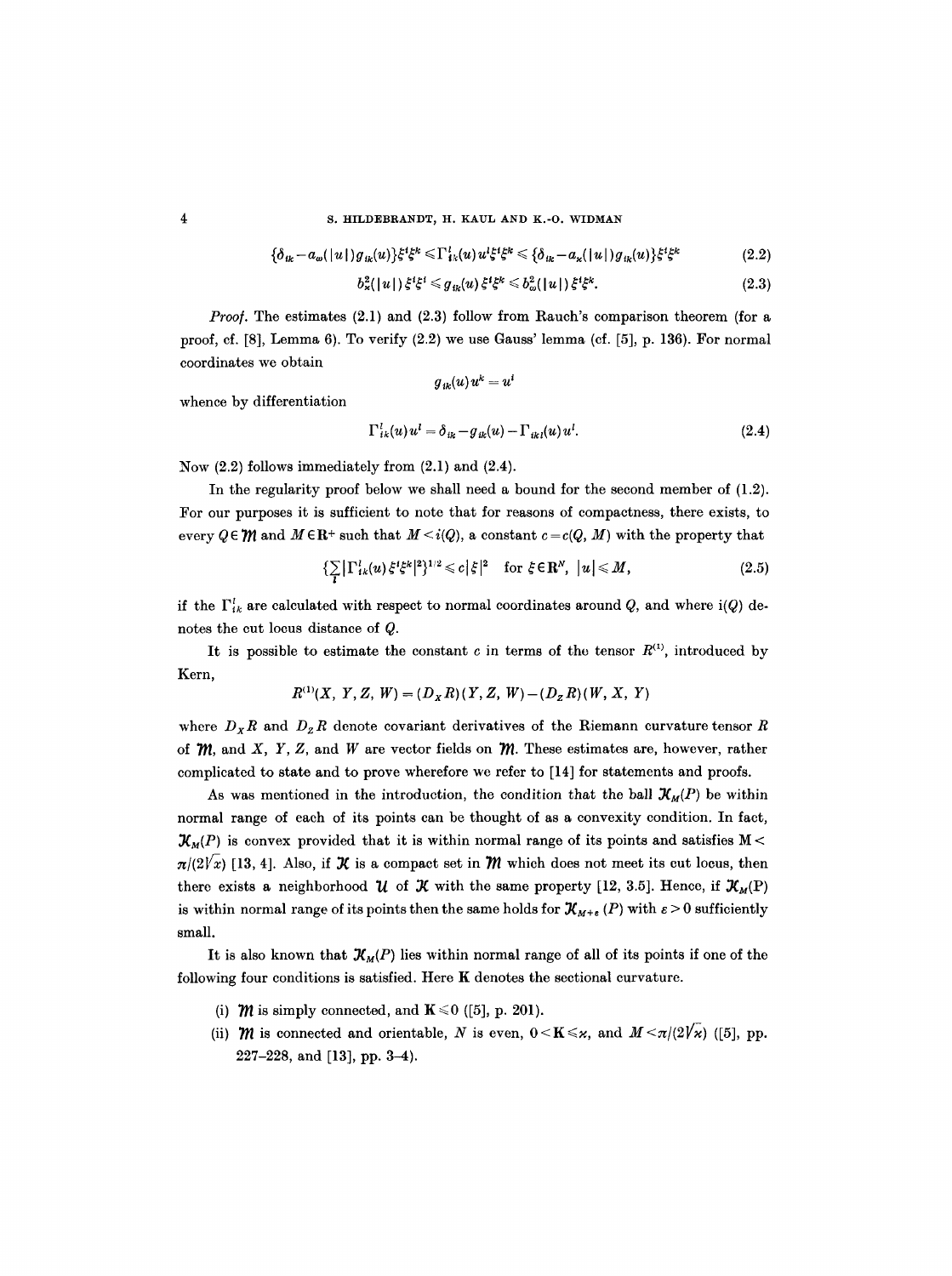AN EXISTENCE THEOREM FOR HARMONIC MAPPINGS OF RIEMANNIAN MANIFOLDS  $5$ 

- (iii)  $\mathcal{W}$  is compact, connected, and non-orientable, N is even,  $0 \le K \le \kappa$ , and  $M \le$  $\pi/(4\sqrt{\varkappa})$  ([5], pp. 229–230).
- (iv) *M* is simply connected,  $0 < \varkappa/4 < K \leq \varkappa$ , and  $M < \pi/(2\sqrt{\varkappa})$  ([5], p. 254).

Finally we note that in local coordinates the energy density of a mapping  $U \in C^1$  is given by

$$
e(U) = \frac{1}{2} g_{ik}(u) \gamma^{\alpha\beta} D_{\alpha} u^{i} D_{\beta} u^{k}.
$$
\n(2.6)

# 3. Existence of weakly harmonic **mappings**

The Sobolev space  $H_2^1(\Omega, \mathbb{R}^N)$  is constituted by measurable mappings  $u: X \rightarrow \mathbb{R}^N$  with the property that  $u \circ \chi^{-1} \in H_{2, \text{loc}}^1(W, \mathbb{R}^N)$  for every coordinate map  $\chi$  of X with range  $W \subset$  $\mathbb{R}^n_+=\{x\in\mathbb{R}^n;~x_n\geqslant 0\}.$  The Hilbert space structure on  $H_2^1(\Omega,\,\mathbb{R}^N)$  is defined by a scalar product with associated norm

$$
||u||_1^2 = \int_{\Omega} |u|^2 dR^n + \int_{\Omega} e_N(u) dR^n
$$

where the invariant  $e_N$  is defined in local coordinates by

$$
e_N(u) = \frac{1}{2} \gamma^{\alpha \beta} D_{\alpha}(u^i \circ \chi^{-1}) D_{\beta}(u^i \circ \chi^{-1}).
$$

The subspace  $\mathring{H}^1_2(\Omega, \mathbb{R}^N)$  is the closure of  $C_c^{\infty}(\Omega, \mathbb{R}^N)$ . It is easy to check that all properties of Sobolev spaces of a local nature are retained. For example, every element of  $H_2^1(\Omega, \mathbf{R}^N)$ has a trace on  $\Sigma$  in  $L^2(\Sigma, \mathbb{R}^N)$  such that if two elements have the same trace then their difference belongs to  $\mathring{H}_2^1(\Omega, \mathbb{R}^N)$ .

Since the composition of an  $H_2^1$  function with a  $C^1$  mapping is another  $H_2^1$  function, we can define  $H_2^1(\Omega, \mathcal{W})$  unambiguously if we require that an element  $U \in H_2^1(\Omega, \mathcal{W})$  have its image within normal range of some point  $Q \in \mathcal{M}$ , and that its representation in normal coordinates around Q belong to  $H_2^1(\Omega, \mathbb{R}^N)$ . The same applies to  $\mathring{H}_2^1(\Omega, \mathcal{W})$  and  $H_2^1 \cap L^{\infty}(\Omega,~\mathcal{W}).$ 

To simplify the notational apparatus we introduce the following

*Conventions.* An equality sign between two  $H_2^1$  mappings means that equality might hold only  $R<sup>n</sup>$  almost everywhere, while the abbreviation sup |u| should be interpreted as ess sup |u| with respect to  $R^n$ , etc. Moreover, if the choice of local coordinate system in X is immaterial for the purpose at hand, we shall not distinguish between a point  $x$  and its coordinate representation  $(x_1, ..., x_n)$ , between a subset  $S \subset X$  and  $\chi(S) \subset \mathbb{R}^n_+$ , or between  $u|_{S}$  and  $u \circ \chi^{-1}$ , if  $u \in H_2^1$  and  $S \subset \chi^{-1}(W)$ . This abuse of notation will not cause any confusion.

In order to circumvent the lack of (global) linear structure in  $H_2^1(\Omega, \mathcal{W})$  we introduce, for any  $Q \in \mathcal{W}$  and any  $M' \leq i(Q)$ , the set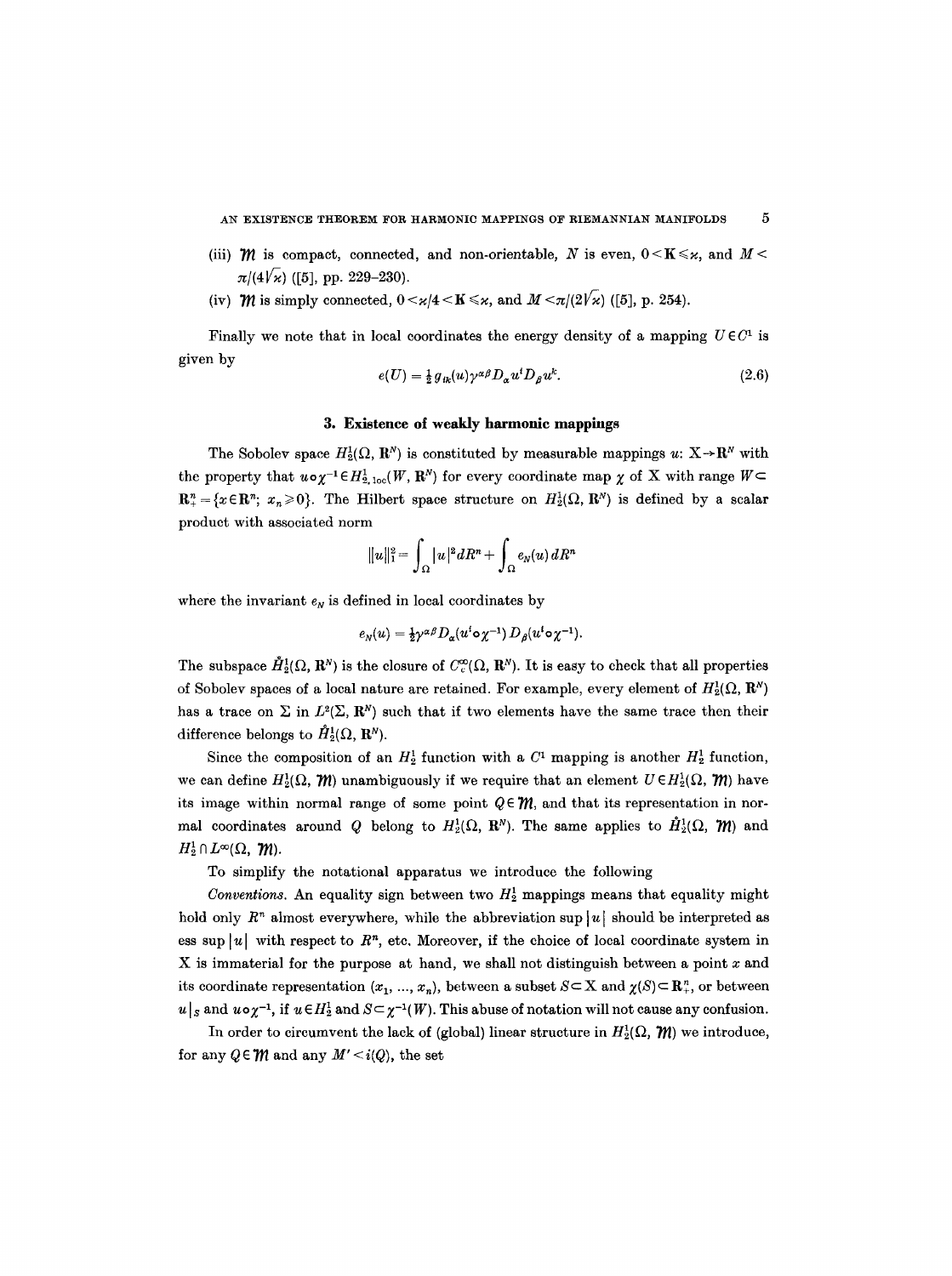#### S. HILDEBRANDT, H. KAUL AND K.-O. WIDMAN

 $\mathcal{B}_{M'} = \mathcal{B}_{M'}(Q) = \{U \in H^1_2(\Omega, \mathcal{W}); \text{sup}_\Omega \text{ dist } (U(x), Q) \leq M'\}.$ 

Via a normal chart with center Q we can *identify*  $\mathcal{B}_{M}(Q)$  with the convex, weakly sequentially closed subset of  $H_2^1(\Omega, \mathbb{R}^N)$  defined by  $\{u \in H_2^1 \cap L^{\infty}(\Omega, \mathbb{R}^N), \sup_{\Omega} |u| \leq M'\}.$  The energy functional E can then be extended to  $\mathcal{B}_{M'}$ , using the formulas (1.1) and (2.6).

If  $\Omega$  is isomorphically imbeddable in  $\mathbb{R}^n$  it is well known that E is lower semicontinuous on  $\mathcal{B}_{M'}$ , i.e. if  $\{u_k\}_{1}^{\infty} \in \mathcal{B}_{M'}$  converges weaky to u in  $H_2^1(\Omega, \mathbb{R}^N)$  then lim inf $\{u_{k\to\infty} E(u_k) \geq E(u)$ . It is easy to see, however, that the proof of this fact, see e.g. Theorem 1.8.2 in [17], can be carried over to the general case.

LEMMA 2. Assume that the ball  $\mathcal{K}_{M'}(Q)$  lies within normal range of its center, and that

 $M' \leq \pi/(2\sqrt{\kappa})$ 

*where*  $x \ge 0$  *is an upper bound for the sectional curvature of*  $\mathcal{M}$ *. Then to every*  $\varphi \in \mathcal{B}_M(Q)$  *there is a solution o] the variational problem* 

$$
E(u) \to \min, u \in \mathcal{B}_{M'} \cap \{u - \varphi \in H_2^1(\Omega, \mathbb{R}^N)\}.
$$

*Proof.* The element  $\varphi$  itself being admissible, the clearly non-negative infimum  $\mathcal E$  of the variational problem is finite. Moreover, from (2.3) and from the fact that the metric tensor  $(\gamma^{\alpha\beta})$  is positive definite we deduce that for some constant  $c_0 > 0$ 

$$
E(u) \geq c_0 \int_{\Omega} e_N(u) dR^n, \quad u \in \mathcal{B}_{M'}.
$$

This implies that

$$
||u||_1^2 \leqslant \mathrm{const}[(M')^2 + E(u)]
$$

whence we see that a minimizing sequence is bounded in  $H_2^1(\Omega, \mathbb{R}^N)$ , and we may assume that it is weakly convergent to some  $u \in \mathcal{B}_{M}$ . By the lower semicontinuity of E we must have  $E(u) = \mathcal{E}$ , and hence u is the desired minimizing element.

A straight-forward computation shows that the first variation of the functional  $E$ , at  $u \in \mathcal{B}_{M'}(Q)$  in the direction of  $\psi$ , defined by

$$
\delta E(u, \psi) = \lim_{\varepsilon \to 0} \varepsilon^{-1} \{ E(u + \varepsilon \psi) - E(u) \},\
$$

exists for all  $\psi \in \hat{H}_2^1 \cap L^{\infty}(\Omega, \mathbb{R}^N)$  such that  $u + \epsilon \chi \in \mathcal{B}_{M'}(Q)$  for all small enough nonnegative  $\varepsilon$ , and is given by

$$
\delta E(u, \psi) = \int_{\Omega} \delta e(u, \psi) \, dR^n.
$$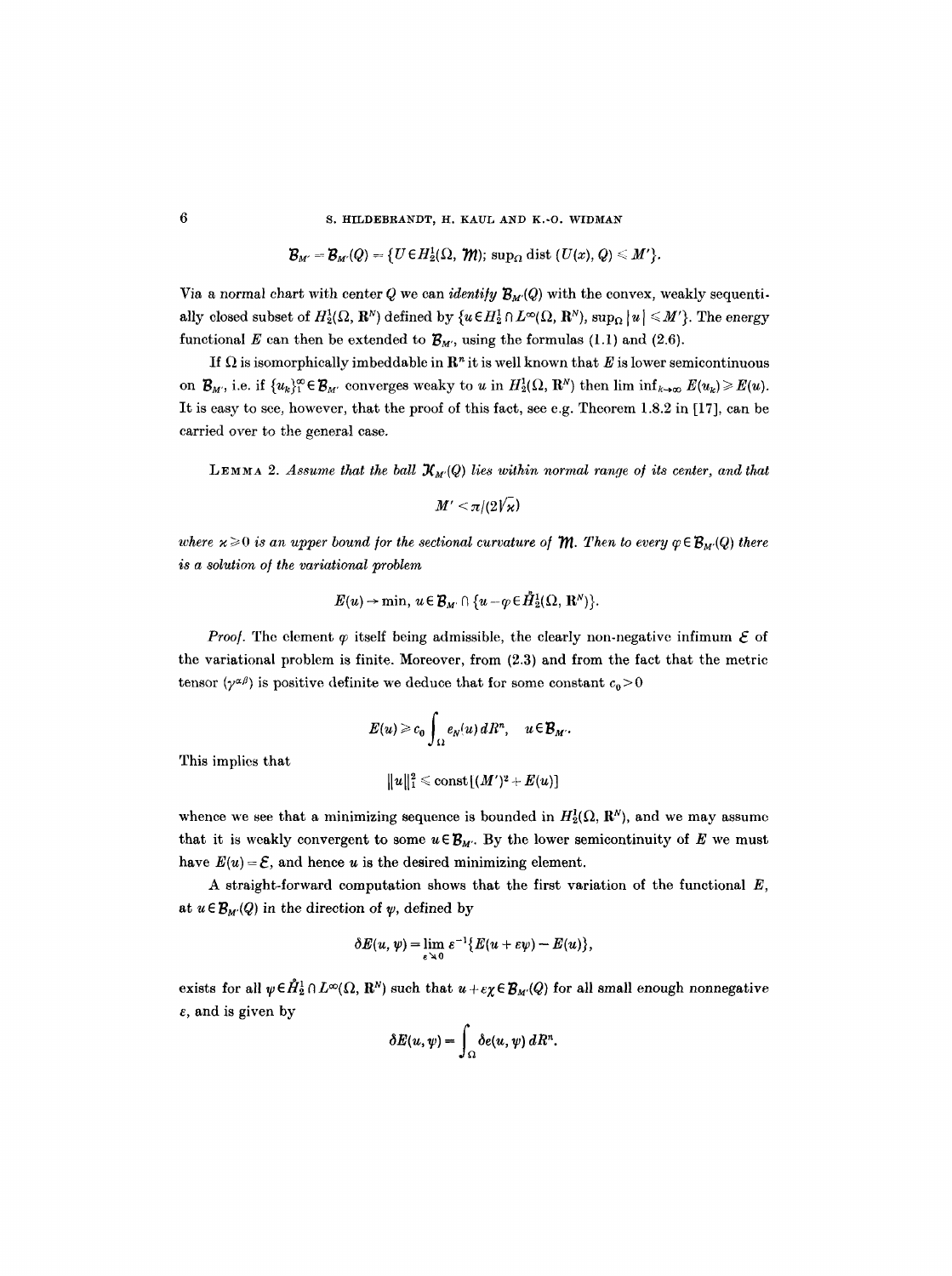AN EXISTENCE THEOREM FOR HARMONIC MAPPINGS OF RIEMANNIAN MANIFOLDS 7

Here the invariant variational derivative  $\delta e(u, v)$  is given, in local coordinates, by

$$
\delta e(u, \psi) = g_{ik}(u) \gamma^{\alpha \beta} D_{\alpha} u^i D_{\beta} \psi^k + \frac{1}{2} D_{il} g_{ik}(u) \gamma^{\alpha \beta} D_{\alpha} u^i D_{\beta} u^k \psi^l.
$$

Taking the identities

$$
D_{l}g_{lk} = \Gamma_{lik} + \Gamma_{lkl}, \quad \Gamma_{lk}^{j} = g^{lm} \Gamma_{imk}
$$
\n(3.1)

into account, we can formulate this as

LEMMA 3. The minimizing function u of Lemma 2 satisfies

$$
\delta E(u,\psi)=\int_{\Omega}\delta e(u,\psi)\,dR^n\geqslant 0
$$

*for all*  $\psi \in \mathring{H}_2^1 \cap L^{\infty}(\Omega, \mathbb{R}^N)$  *such that*  $u + \varepsilon \psi \in \mathcal{B}_M(Q)$  *for some*  $\varepsilon > 0$ *, where* 

$$
\delta e(u, \psi) = \{g_{ik}(u)\gamma^{\alpha\beta}D_{\alpha}u^{i}D_{\beta}\psi^{k} + \Gamma_{lik}(u)\gamma^{\alpha\beta}D_{\alpha}u^{i}D_{\beta}u^{k}\psi^{l}\}
$$
  
=  $g_{ik}(u)\gamma^{\alpha\beta}D_{\alpha}u^{i}[D_{\beta}\psi^{k} + \Gamma_{jl}^{k}D_{\beta}u^{l}\psi^{l}].$  (3.2)

**LEMMA 4.** Suppose that the function  $\varphi$  of Lemma 2 satisfies  $\varphi \in \mathcal{B}_M$  for some  $M \leq M'$ . *Then the solution u of the variational problem is also contained in*  $B_M$ , and satisfies

$$
\delta E(u, \psi) = 0 \quad \text{for all } \psi \in \mathring{H}_2^1 \cap L^{\infty}(\Omega, \mathbb{R}^N).
$$

*Proof.* If  $\eta \ge 0$  belongs to  $C_c^{\infty}(\Omega, R)$  we see that  $|u-\varepsilon u\eta|=|1-\varepsilon\eta||u| \le M'$  for  $\varepsilon^{-1}$  $\sup_{\Omega} \eta$ , and since  $u-\epsilon u\eta-\varphi \in \mathring{H}_2^1$  we may use  $\psi = -u\eta$  as a test function in Lemma 3, and thus

$$
\delta E(u, u\eta) \leq 0. \tag{3.3}
$$

Now using the inequality (2.1) and the Gauss lemma,  $g_{ik}(u)u^k=u^i$ , we see that from (3.2) follows

$$
\begin{aligned} \delta e(u, \, u\eta) &= g_{ik}(u) \, u^k \gamma^{\alpha\beta} D_\alpha u^i D_\beta \eta + \eta \gamma^{\alpha\beta} [g_{ik}(u) \, D_\alpha u^i D_\beta u^k + u^l \, \Gamma_{lik}(u) \, D_\alpha u^i D_\beta u^k] \\ &\geqslant \frac{1}{2} \gamma^{\alpha\beta} D_\alpha \big| u \big|^{2} D_\beta \eta + a_\kappa (M') \eta g_{ik}(u) \gamma^{\alpha\beta} D_\alpha u^i D_\beta u^k \geqslant \frac{1}{2} \gamma^{\alpha\beta} D_\alpha \big| u \big|^{2} D_\beta \eta. \end{aligned}
$$

In view of (3.3) the function  $|u|^2 \in H_2^1 \cap L^{\infty}(\Omega, R)$  is a weak subsolution of the Laplace-Beltrami operator on  $\Omega$ , and it follows from an obvious extension of Stampacchia's maximum principle ([11], Lemma 2.1) that

$$
\sup\nolimits_{\Omega}|u|^2 \leqslant \sup\nolimits_{\partial\Omega}|u|^2 = \sup\nolimits_{\partial\Omega}|\varphi|^2 \leqslant M^2.
$$

The first part of the lemma thus being proved, the second part follows from Lemma 3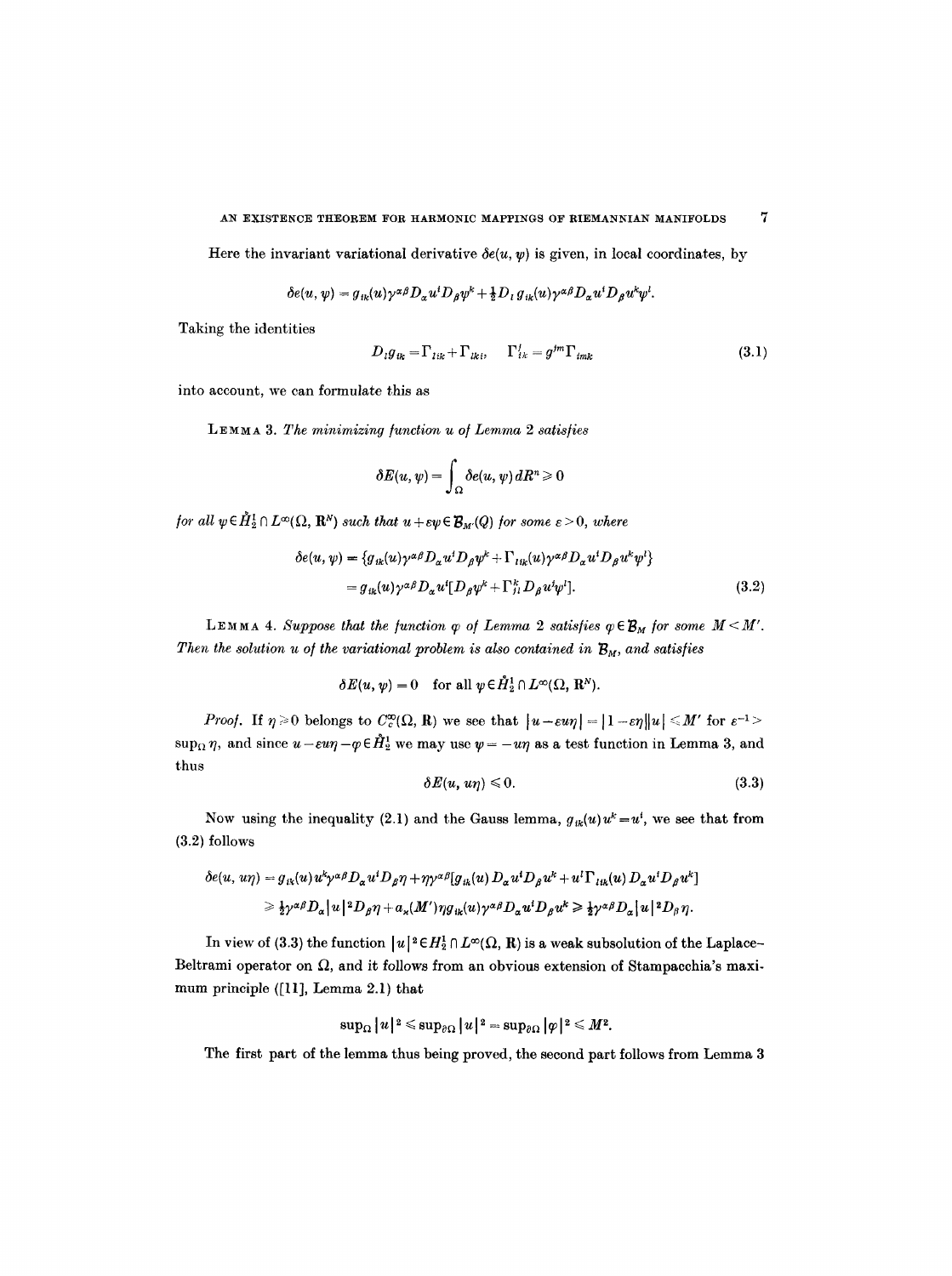upon realizing that if  $\sup_{\Omega} |u| \leq M$  then  $u \pm \varepsilon \psi \in \mathcal{B}_{M'}$  for every  $\psi \in H_2^1 \cap L^{\infty}(\Omega, \mathbb{R}^N)$  and for all small enough  $\varepsilon$ .

If U is a harmonic mapping with range in a ball  $\mathcal{X}_M(Q)$  with  $M \leq i(Q)$  then we can use the equations  $(1.2)$  and Stokes' formula to see that the representation u of U satisfies

$$
\int_{\Omega} \delta \tilde{e}(u, \varphi) dR^{n} = 0 \quad \text{for all } \varphi \in \mathring{H}_{2}^{1} \cap L^{\infty}(\Omega, \mathbf{R}^{N})
$$
\n
$$
\delta \tilde{e}(u, \varphi) = \gamma^{\alpha \beta} D_{\alpha} u^{i} D_{\beta} \varphi^{i} - \Gamma_{ik}^{i}(u) \gamma^{\alpha \beta} D_{\alpha} u^{i} D_{\beta} u^{k} \varphi^{l}.
$$
\n(3.4)

where

$$
o\in(u,\psi)=\gamma\stackrel{\sim}{\sim}\mathcal{D}_\alpha u\mathcal{D}_\beta\psi=\mathbf{1}_{\{k\}}(u)\gamma\stackrel{\sim}{\sim}\mathcal{D}_\alpha u
$$

It is therefore natural to make the following.

*Definition.* A mapping  $U \in H_2^1(\Omega, \mathcal{W})$  is *weakly harmonic* if, for some point  $Q \in \mathcal{W}$ ,  $U(\Omega)$ lies within normal range of  $Q$ , and if its representation  $u$  in normal coordinates around  $Q$ satisfies (3.4).

A simple computation, involving the formulas (3.1), shows that  $\delta \tilde{e}(u, \varphi) = \delta e(u, \psi)$ , if  $\varphi' = g_{ij}\psi'$ . Thus a mapping is weakly harmonic if and only if it is a critical point of the energy functional  $E$ . From this fact it is also obvious that the definition of weakly harmonic mapping is coordinate invariant, i.e. if  $U(\Omega)$  lies within normal range of some other point  $Q' \in \mathcal{W}$  then its representation u' in normal coordinates around  $Q'$  satisfies, mutatis mutandis, the relation (3.4).

We can formulate the results of this section in

THEOREM 2. Assume that the image of  $\Phi \in H_2^1(\Omega, \mathcal{W})$  is contained in a ball  $\mathcal{X}_M(Q)$  for *which* 

$$
M < \min \left\{ \frac{\pi}{2V\varkappa}, i(Q) \right\},\
$$

 $x \geq 0$  being an upper bound for the sectional curvature in  $m$ . Then there is a weakly harmonic *mapping*  $U \in H_2^1(\Omega, \mathcal{W})$  *with*  $U(\Omega) \subset \mathcal{X}_M(Q)$  *such that the traces of U and*  $\Phi$  *on*  $\Sigma$  *coincide.* 

*Remark.* It is easily seen that it is sufficient to assume  $\varkappa$  to be a bound for the sectional curvature in  $\mathcal{K}_M(Q)$ . The same remark applies to Theorems 1, 3, and 4.

*Proof.* We need only apply Lemmata 2-4 with an M' satisfying  $M < M' < \min \{ \pi/(2 \sqrt{x})$ ,  $i(Q)$  and take into account the remark above about extremals of E and weakly harmonic mappings.

## **4. Regularity of weakly harmonic mappings**

THEOREM 3. Let  $\mathcal{X}_M(Q)$  be a ball of  $\mathcal M$  which is within normal range of all of its points, and for which

 $M < \pi/(2\sqrt{\varkappa})$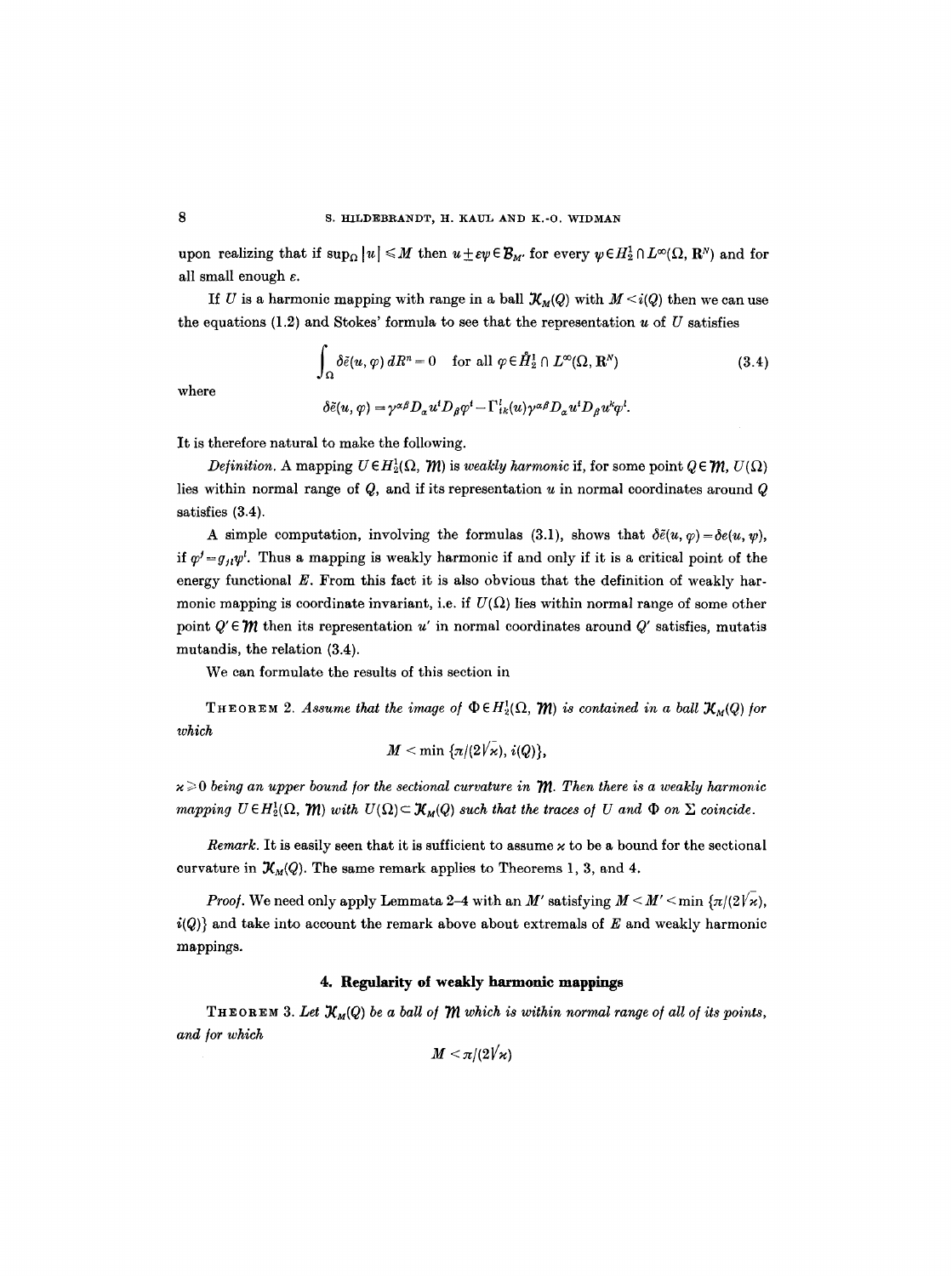where  $x \geq 0$  is an upper bound for the sectional curvature of  $m$ . Then a weakly harmonic *mapping U with*  $U(\Omega) \subset \mathcal{K}_M(Q)$  *is harmonic.* 

*Remark.* By well-known results from the theory of linear elliptic partial differential equations one immediately concludes that if X and  $\mathcal{W}$  are of class  $C^{\mu}$  with  $\mu > 2$  then a harmonic mapping U belongs to  $C^{\mu}(\Omega, \mathcal{W})$ , if  $\mu$  is not an integer, and else to  $C^{\mu-\epsilon}(\Omega, \mathcal{W})$ for all  $\varepsilon > 0$ .

*Proof.* We start by observing that it is sufficient to prove that U is continuous in  $\Omega$ . In fact, it then follows from  $(2.5)$  and the results of [11], [15], or [18], that U is Hölder continuous in  $\Omega$ , and by methods which by now have become standard (see e.g. [15] and [17]) one raises the regularity of U as far as the coefficients of the system will allow.

To prove continuity at an arbitrary point  $x_0$  of  $\Omega$  we for once introduce normal coordinates in a suitably small neighborhood  $\Omega^*$ , with smooth boundary, such that  $x_0$ has coordinates  $(0, 0, ..., 0)$ . In  $\Omega^*$  we consider the Green function G of the operator  $L = -D_{\alpha}(V \gamma \gamma^{\alpha \beta} D_{\beta})$ . It is well known, cf. e.g. [20] and [21], that, for  $n \geq 3$ , G satisfies

$$
0 \leq G(x, y) \leq K_1 |x-y|^{2-n}, \quad x, y \in \Omega^*, \tag{4.1}
$$

$$
G(x, y) \geqslant K_2 |x - y|^{2 - n}, \quad \text{if } |x|, |y| < \varrho \quad \text{and} \quad B_{2\varrho}(0) \subset \Omega^*, \tag{4.2}
$$

$$
\left|\nabla_x G(x,y)\right| \leqslant K_3 |x-y|^{1-n}, \quad x, y \in \Omega^*.
$$
\n
$$
(4.3)
$$

Here  $K_1$  and  $K_2 > 0$  depend on n and on the ellipticity constants of L.  $K_3$  will of course depend on  $\Omega^*$  as well as on the coefficients  $\sqrt{\gamma} \gamma^{\alpha \beta}$ .

We shall also have occasion to use a slightly mollified Green function  $G^{\sigma}(x, y)$  defined by

$$
G^{\sigma}(x,y)=\int_{B_{\sigma}(y)}G(x,z)\,dz,\quad B_{\sigma}(y)=\{|z-y|<\sigma\}\subset\Omega^*,
$$

where we have used the notation  $\int_{S} v dx = [\text{mes } S]^{-1} \int_{S} v dx$ . G<sup>o</sup> obviously belongs to  $\mathring{H}_2^1 \cap L^{\infty}(\Omega^*, \mathbb{R})$  and satisfies

$$
G^{\sigma}(x, y) \leq 2^{n-2} K_1 |x-y|^{2-n}, \quad \text{if } \sigma \leq \frac{1}{2} |x-y|,
$$
 (4.4)

and

$$
\int \sqrt{\gamma} \gamma^{\alpha\beta} D_{\alpha} \zeta D_{\beta} G^{\sigma} (.,y) dx = \int_{B\sigma^{(y)}} \zeta dx \quad \text{for } \zeta \in \tilde{H}_2^1(\Omega^*, \mathbf{R}). \tag{4.5}
$$

For the sake of brevity we use the notation

$$
q(v) = \gamma^{\alpha\beta} (D_{\alpha} v^i D_{\beta} v^i - v^l \Gamma^l_{ik}(v) D_{\alpha} v^i D_{\beta} v^k)
$$
\n(4.6)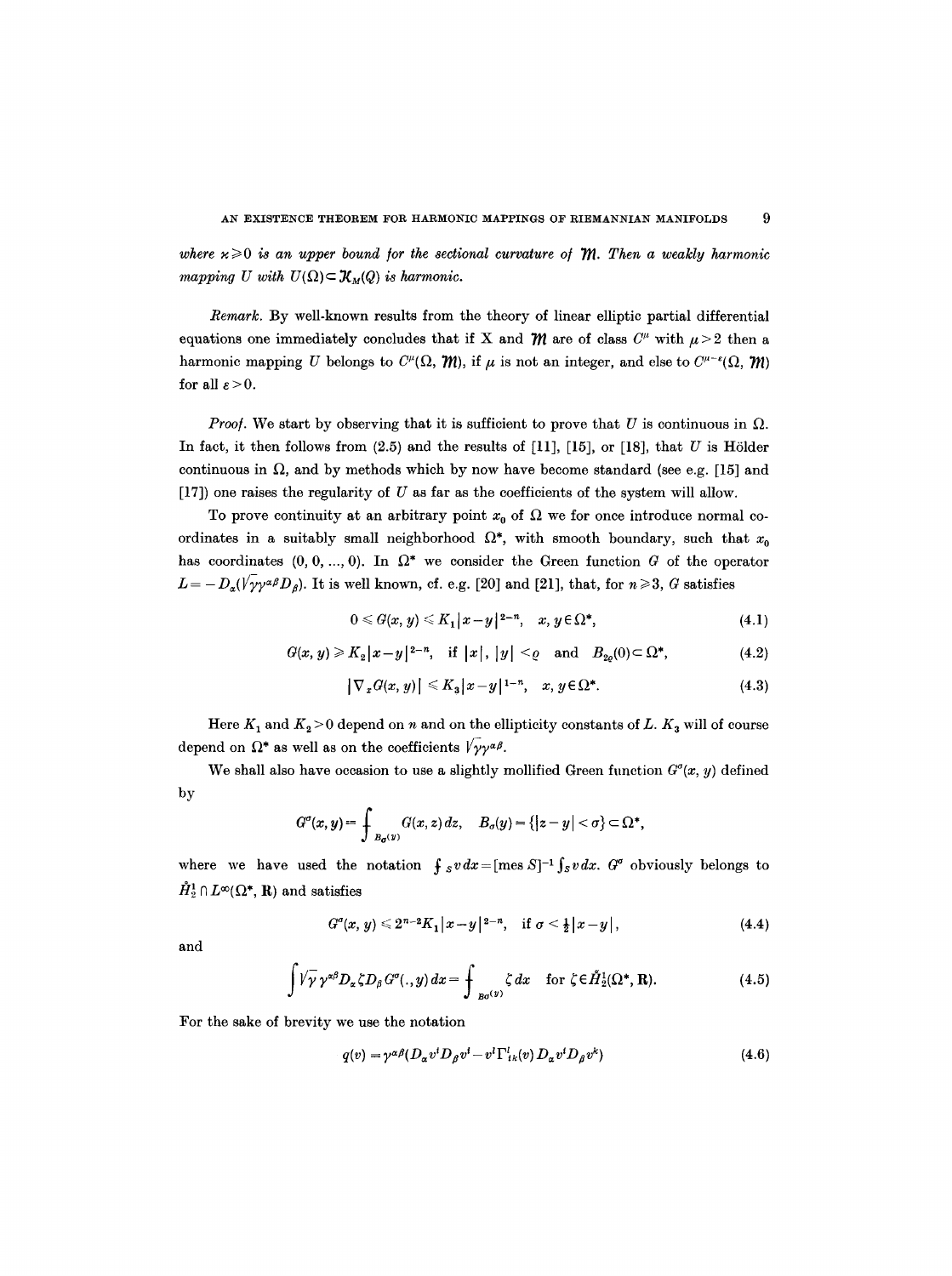for any representation  $v$  of the given mapping  $U$  with respect to normal coordinates with center in  $\mathcal{K}_M(Q)$ . We have  $|v| \le 2M \le \pi/\sqrt{\kappa}$ , whence by (2.2)

$$
q(v) \geq 2a_x(|v|)e(u). \tag{4.7}
$$

We fix a normal coordinate system around the center Q of the ball  $\mathcal{X}_{M}(Q)$  and reserve the letter  $u$  for the representation of  $U$  with respect to these coordinates. By (2.1) we get

$$
q(u) \geqslant 2a_{\varkappa}(M)e(u) > 0. \tag{4.8}
$$

Now in the defining relation (3.4) we use as a test vector  $\varphi = uG^{\sigma}(. , y)$  and obtain

$$
\int_{\Omega^*} q(u) G^{\sigma} (.,y) \sqrt{\gamma} dx = -\frac{1}{2} \int_{\Omega^*} \sqrt{\gamma} \gamma^{\alpha \beta} D_{\alpha} |u|^2 D_{\beta} G^{\sigma} (.,y) dx. \tag{4.9}
$$

Let  $w \in H_2^1(\Omega^*, \mathbf{R})$  be the solution of the Dirichlet problem

$$
\int_{\Omega^*} \sqrt{\gamma} \gamma^{\alpha \beta} D_{\alpha} w D_{\beta} \zeta dx = 0 \quad \text{for all } \zeta \in C_c^{\infty}(\Omega^*, \mathbf{R}) \quad w - |u|^2 \in \mathring{H}_2^1(\Omega^*, \mathbf{R}). \tag{4.10}
$$

In view of (4.5) we get, after putting  $\zeta = G^{\sigma}(\cdot, y)$  in (4.10) and subtracting the result from  $(4.9),$ 

$$
2\int_{\Omega^*} q(u) G^{\sigma} (.,y) \sqrt{\gamma} \, dx = \int_{B_0(y)} \{w - |u|^2\} \, dx. \tag{4.11}
$$

Invoking Fatou's lemma, (4.6), (4.8), and a theorem of Lebesgue we find

$$
2\int_{\Omega^*} q(u) G(.,y) \sqrt{\gamma} dx \leq w(y) - |u(y)|^2 \quad \text{a.e. } y \in \Omega^*.
$$
 (4.12) (1)

Also, on account of the maximum principle,  $|w| \le M^2$ , and we get from (4.8) and (4.11)

$$
\int_{\Omega^*} e(u) G(.,y) \sqrt{\gamma} dx \leq \frac{M^2}{2a_\star(M)} \quad \text{for all } y \in \Omega^*.
$$
 (4.13)

In particular,

$$
\lim_{R \to 0} \int_{B_R(0)} e(u) G(., 0) \sqrt{\gamma} dx = 0.
$$
 (4.14)

Now introduce new normal coordinates around  $Q_t = Q_{t,R} \in \mathcal{K}_M(Q)$ ,  $0 \leqslant t \leqslant 1$ ,  $0 \leqslant R \leqslant R_0$ . These points are defined by their having standard coordinates  $t\bar{u}_R = t f_{T_{2D}} u dx$  where  $T_{2R} = B_{2R}(0) \setminus B_{R}(0).$ 

 $(1)$  Having proved this inequality one can use  $(4.2)$  to see that this implies that we actually have equality here. This is nothing but the Riesz representation for subsolutions.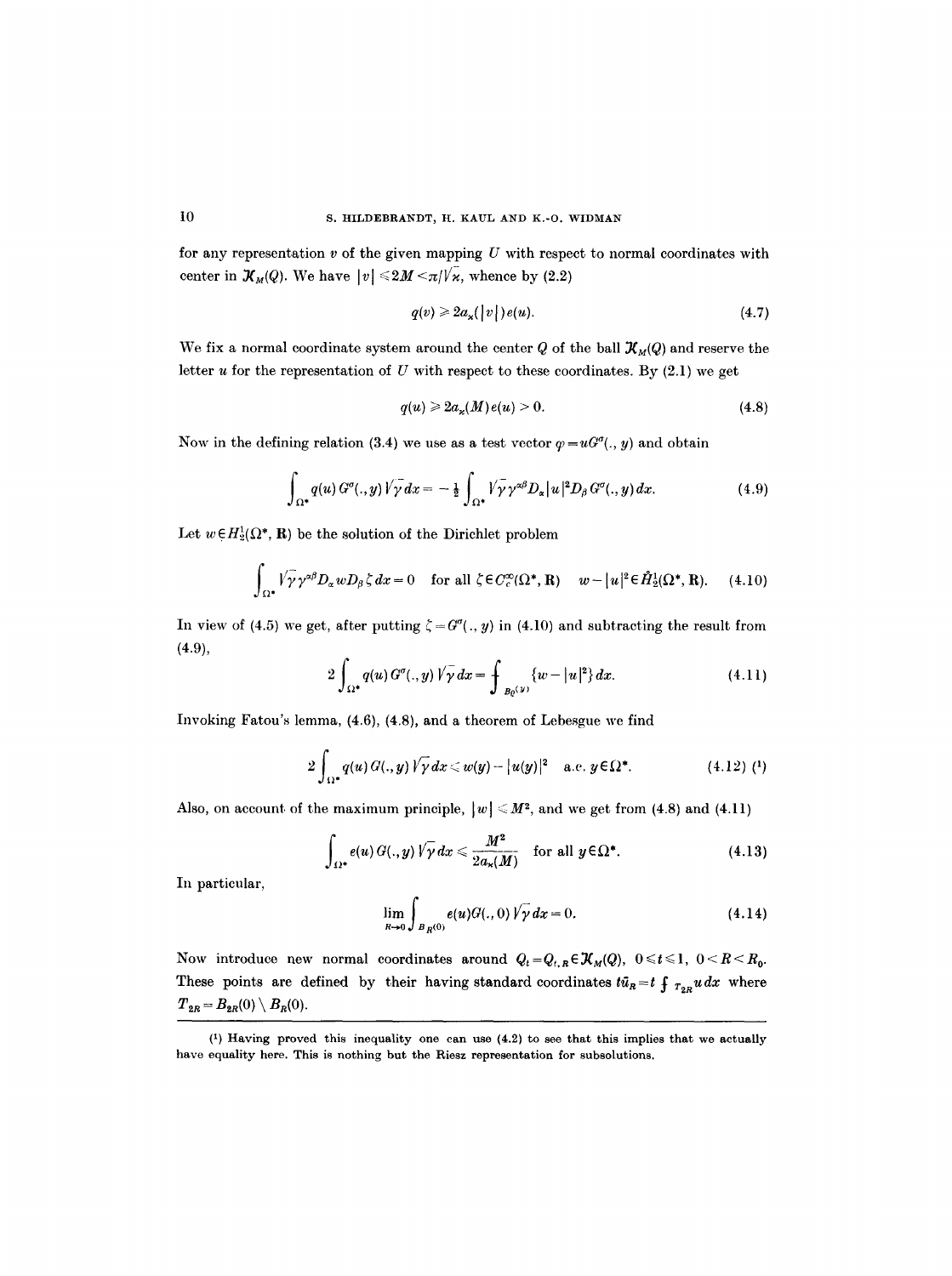$R_0$  is chosen so that  $B_{4R_0}(0) \subset \Omega^*$ . The representation of  $U|_{\Omega^*}$  in these coordinates is denoted by  $v = v_{t,R}$ .

If, in the relation  $(3.4)$  proclaiming that v is weakly harmonic, we use as test vector  $\varphi=vG^{\sigma}(\cdot, y)\eta$ , where  $|y|,  $0\leq \sigma<1-R$ ,  $\eta=\eta_R\in C_c^{\infty}(B_{2R}(0), R)$ ,  $\eta\equiv 1$  in  $B_R(0)$ , and$  $|\nabla \eta| \leqslant K R^{-1}$  with K independent of R, we get

$$
\int \gamma^{\alpha\beta} D_{\alpha}[[v|^2 \eta] D_{\beta} G^{\sigma}(.,y) \sqrt{\gamma} dx - \int \gamma^{\alpha\beta} D_{\alpha} \eta D_{\beta} G^{\sigma}(.,y) |v|^2 \sqrt{\gamma} dx + 2 \int q(v) G^{\sigma}(.,y) \eta \sqrt{\gamma} dx + 2 \int \gamma^{\alpha\beta} G^{\sigma}(.,y) D_{\alpha} v^i D_{\beta} \eta v^i \sqrt{\gamma} dx = 0.
$$
 (4.15)

The first integral is equal to  $\int_{B_{\sigma}(y)} |v|^2 dx$ , if  $B_{\sigma}(y) \subset B_R(0)$ . In the second one we write

$$
\big|v(x)\big|^2 = \mathop\mathrm{dist}\nolimits^2\left(Q_1,Q_t\right) + \left[ \mathop\mathrm{dist}\nolimits^2\left(U(x),Q_t\right) - \mathop\mathrm{dist}\nolimits^2\left(Q_t,Q_1\right) \right]
$$

where by the triangle inequality

$$
\begin{aligned} \left| \operatorname{dist}^2 \left( U(x), Q_t \right) - \operatorname{dist}^2 \left( Q_t, Q_1 \right) \right| &\leq 4M \left| \operatorname{dist} \left( U(x), Q_t \right) - \operatorname{dist} \left( Q_t, Q_1 \right) \right| \\ &\leq 4M \operatorname{dist} \left( U(x), Q_1 \right) \leq K \left| u(x) - \bar{u} \right|. \end{aligned}
$$

Hence by (4.5) we find that the second integral differs from dist<sup>2</sup>  $(Q_1, Q_1)$  by a term which in view of the Poincare' inequality,  $(4.2)$ , and  $(4.3)$  can be estimated by

$$
KR^{-n}\int_{|T_{2R}}|u(x)-\bar{u}|dx\leqslant K\bigg\{R^{-n}\int_{|T_{2R}}|u(x)-\bar{u}|^2dx\bigg\}^{1/2}\\ \leqslant K\bigg\{R^{2-n}\int_{|T_{2R}}|\nabla u(x)|^2dx\bigg\}^{1/2}\leqslant K\bigg\{\int_{|B_{2R}(0)}e(u)\,G(.,\,0)\,V\gamma\,dx\bigg\}^{1/2}
$$

where K is independent of R for small enough R. The Cauchy-Schwarz inequality,  $(4.2)$ and (4.4) yield that the fourth integral in (4.15), finally, can be majorized by

$$
K\bigg\{\int_{T_{2R}}\gamma^{\alpha\beta}G^{\sigma}(.,y)\,D_{\alpha}v^{t}D_{\beta}v^{t}\sqrt{\gamma}\,dx\bigg\}^{1/2}\leqslant K\bigg\{\int_{B_{2R}(0)}e(u)\,G(.,0)\,\sqrt{\gamma}\,dx\bigg\}^{1/2}.
$$

Now we can let  $\sigma \rightarrow 0$  in (4.15), taking into account the estimates above, (4.4), (4.13), and a theorem of Lebesgue to arrive at

$$
|v(y)|^2 \leq \text{dist}^2(Q_1, Q_t) - 2 \int q(v) G(.,y) \eta \sqrt{\gamma} \, dx + K \bigg\{ \int_{B_{2R}} e(u) G(.,0) \sqrt{\gamma} \, dx \bigg\}^{1/2} \tag{4.16}
$$

for almost every  $y \in B_o(0)$ ,  $\rho < R/2$ .

<sup>(4)</sup> In fact, by (2.3) we have dist  $(U(x), Q_1) \le b_{\omega}(M) |u(x) - \bar{u}|$  if  $\omega$  is a non-positive lower bound for the sectional curvature of  $\mathcal{W}$  in  $\mathcal{X}_{M}(Q)$ .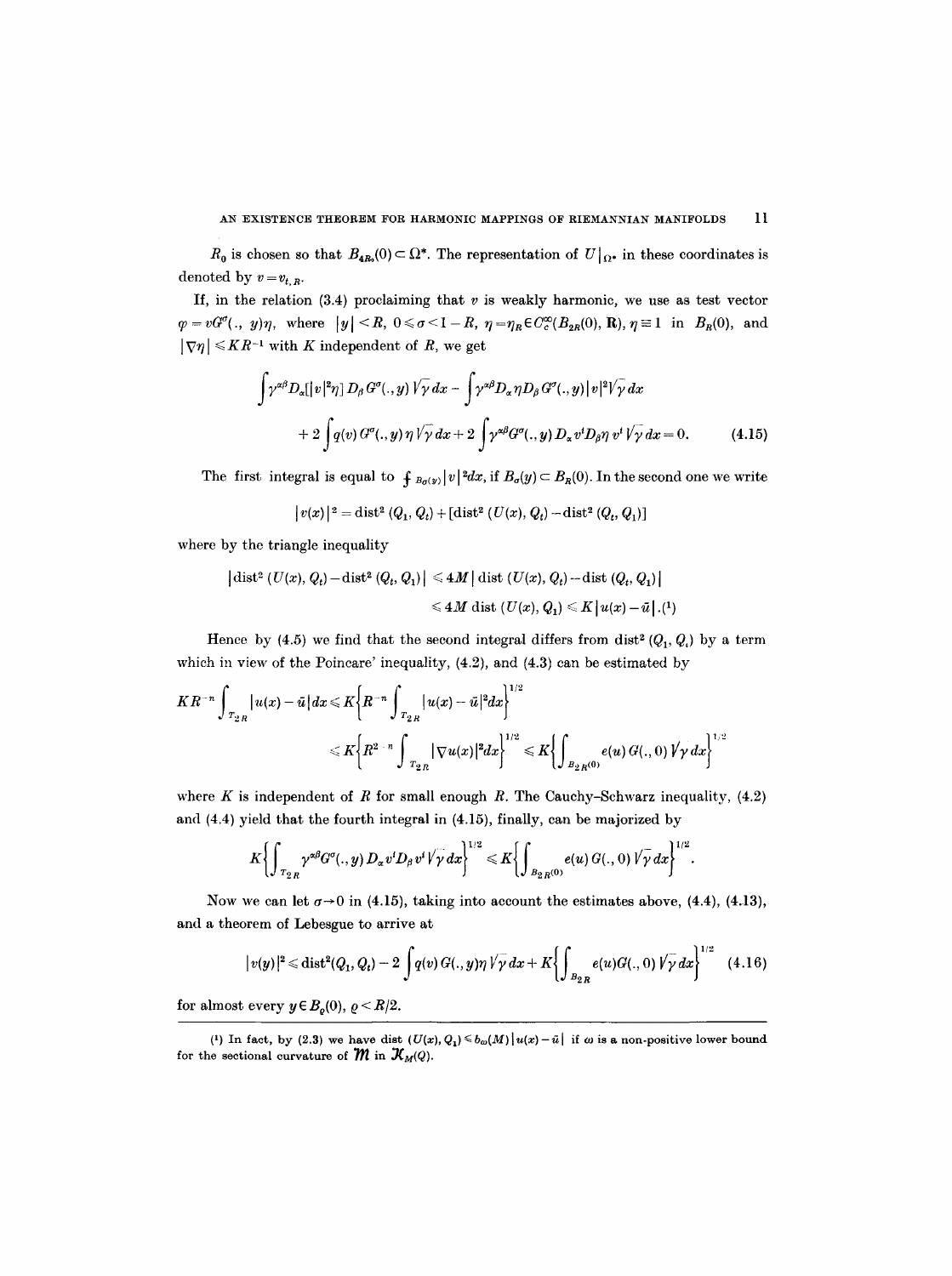The first integral on the right hand side is divided into two parts in both of which we use (4.7):

$$
\int_{B_{2\varrho}(0)} qG(.,y)\,\eta\sqrt{\gamma}\,dx + \int_{B_{2R}\setminus B_{2\varrho}(0)} qG(.,y)\,\eta\sqrt{\gamma}\,dx
$$
\n
$$
\geq 2a_{\varkappa}(\sup_{B_{2\varrho}}|v|)\int_{B_{2\varrho}} e(u)G(.,y)\,\eta\sqrt{\gamma}\,dx + 2a_{\varkappa}(2M)\int_{B_{2R}\setminus B_{2\varrho}} e(u)G(.,y)\,\eta\sqrt{\gamma}\,dx
$$

For all  $x \in B_{2R} \setminus B_{2q}$  and  $y \in B_q(0)$ ,  $\varrho \leq R/2$ , we have  $|x| \leq |x-y| + |y| \leq |x-y| + \varrho \leq R/2$ .  $2|x-y|$ , and by (4.1) and (4.2) it follows that

$$
\int_{B_{2R}\setminus B_{2\varrho}}e(u)G(.,y)\,\eta\sqrt{\gamma}\,dx\leqslant K\int_{B_{2R}\setminus B_{2\varrho}}e(u)G(.,0)\,\eta\sqrt{\gamma}\,dx\leqslant K\int_{B_{2R}}e(u)G(.,0)\,\sqrt{\gamma}\,dx.
$$

By (4.14) this integral tends to zero as  $R\rightarrow 0$ , and it can be absorbed into the last term of (4.16) whence we get

$$
|v(y)|^2 \le \text{dist}^2(Q_1, Q_t) - 2a_x(\sup_{B_{2Q}} |v|) \int_{B_{2Q}} e(u)G(.,y) \, \eta \, \sqrt{\gamma} \, dx + K \left\{ \int_{B_{2R}} e(u)G(.,0) \, \sqrt{\gamma} \, dx \right\}^{1/2}, \quad y \in B_{\varrho}(0)
$$
(4.17)

where K is independent of R (at least for small R),  $t, y$ , and  $\rho$ .

Our first aim now is to prove that for all  $t \leq 1$  and all small enough R, we have  $|v(y)|^2 =$  $|v_{t,R}(y)|^2 \leq M_1^2$ , for an arbitrary  $M_1 > M$  such that  $a_x(M_1) > 0$ . To this end introduce  $h:[0, 1] \rightarrow \mathbb{R}^+$  by

$$
h(t)=\limsup_{R\to 0}\limsup_{q\to 0}\frac{1}{B_q}\big|v_{\iota,R}(y)\big|,
$$

Since  $t \mapsto |v_{t,R}(y)| = \text{dist}(U(y), Q_{t,R})$  for almost every y and every R is a Lipschitz function with constant dist  $(Q_1, Q) \leq M$  it is immediate that h is Lipschitz continuous. Obviously  $h(0) \leq M \leq M_1$ . Hence, if  $h(t)$  were greater than  $M_1$  for some  $t \leq 1$  there would be a  $t_0$  such that  $h(t_0) = M_1$ . Choosing  $\varepsilon > 0$  so that  $a_{\varkappa}(M_1 + \varepsilon) > 0$  we find that  $\sup_{B_{2\rho}} |v_{t_0,R}| \le M_1 + \varepsilon$  for all small enough R and all  $\varrho < \varrho_0$ , for some  $\varrho_0 = \varrho_0(R) > 0$ . Then we get from (4.17) for such R

$$
\lim_{\varrho \to 0} \sup_{B_{\varrho}} |v|^2 \leq \text{dist}^2(Q_{1,R}, Q_{t_0,R}) + K \bigg\{ \int_{B_{2,R}} e(u) G(., 0) \sqrt{\gamma} \, dx \bigg\}.
$$
 (4.18)

Noting that  $Q_{t_0,R}$  lies on the geodesic ray from Q to  $Q_{1,R}$  we see that dist<sup>2</sup>  $(Q_{1,R}, Q_{t_0,R}) \leq M^2$ and thus, in view of (4.14), we reach the desired contradiction:

$$
h^{2}(t_{0})=\limsup_{R\to 0}\limsup_{\varrho\to 0}\frac{|v|^{2}}{B_{\varrho}}\leq M^{2}
$$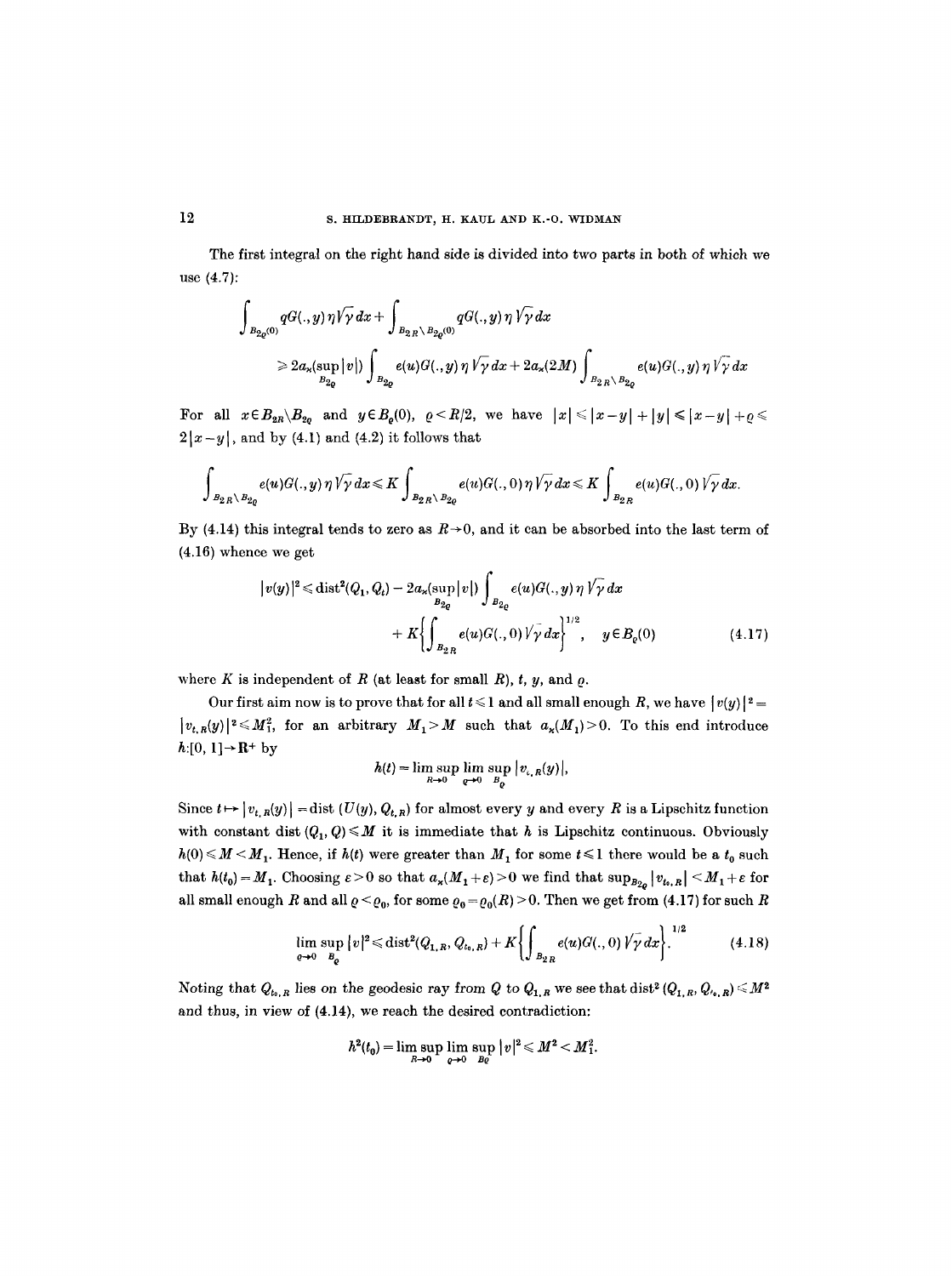Having thus proved that  $h(1) \leq M_1$  we may return to (4.17) and there take  $t = 1$ . This leads to (4.18) with  $t = 1$ , which implies that U is continuous at  $x_0$  since for all small enough R it follows that

$$
\lim_{\varrho \to 0} \sup_{y,z \in B_{\varrho}} \text{dist}(U(y), U(z))
$$
\n
$$
\leq \lim_{\varrho \to 0} \{ \sup_{y \in B_{\varrho}} \text{dist}(U(y), Q_{1,R}) + \sup_{z \in B_{\varrho}} \text{dist}(U(z), Q_{1,R}) \}
$$
\n
$$
\leq 2 \lim_{\varrho \to 0} \sup_{B_{\varrho}} |v_{1,R}(x)| \leq K \left\{ \int_{B_{2,R}} e(u)G(., 0) \sqrt{\gamma} \, dx \right\}^{1/4},
$$

where the last term can be made arbitrarily small.

The theorem is proved.

# 5. Boundary regularity

We shall now state and prove a result on the boundary behavior of harmonic maps.

It is obvious that Theorem 1 is a corollary of Theorems 2, 3, and 4. One also sees that, in fact, the regularity assumption on the boundary value mapping  $\Phi$  in Theorem 1 can be weakened to  $\Phi \in H_2^1(\Omega, \mathcal{M}) \cap C^0(\mathbf{X}, \mathcal{M}).$ 

THEOREM 4. Let  $U \in C^2(\Omega, \mathcal{W}) \cap H^1$  be a harmonic mapping with range in a ball  $\mathcal{X}_M(Q)$ which is within normal range of its points, and for which

 $M < \pi/(2\sqrt{\kappa})$ 

where  $\varkappa \geqslant 0$  is an upper bound for the sectional curvature of  $m$ . If the trace of U on  $\Sigma$  is con*tinuous, H61der continuous, or has H61der continuous/irst derivatives, then the same holds /or U in X.* 

*Remark.* If X and  $\mathcal{W}$  are of class  $C^{\mu}$ , with  $\mu > 2$ , and if the trace of U on  $\Sigma$  is of class  $C^{*,\alpha}$ ,  $0 \leq \alpha \leq 1$ , with  $\nu + \alpha \leq \mu$ , then U is of class  $C^{*,\alpha}$  on X. This follows from Theorem 4 and the linear theory.

*Proof.* The statement about Hölder continuity follows immediately from the results of  $[11]$ , once it is known that U is continuous on X. The Hölder continuity being proved the rest of the theorem can be derived from the results and methods of [15].

Hence to finish the proof we need only show that U is continuous at every point of  $\Sigma$ . To that end, let  $x_0 \in \Sigma$  and let  $Q_t \in \mathcal{W}$ ,  $0 \le t \le 1$ , be the points on the geodesic line from  $Q = Q_0$ to  $Q_1 = U(x_0)$  such that dist  $(Q, Q_t) = t$  dist  $(Q, Q_1)$ . For each t and R, R small enough, we consider the solution  $w=w_{t,R}$  of the boundary value problem  $Lw=0$  in  $B_R(x_0)=$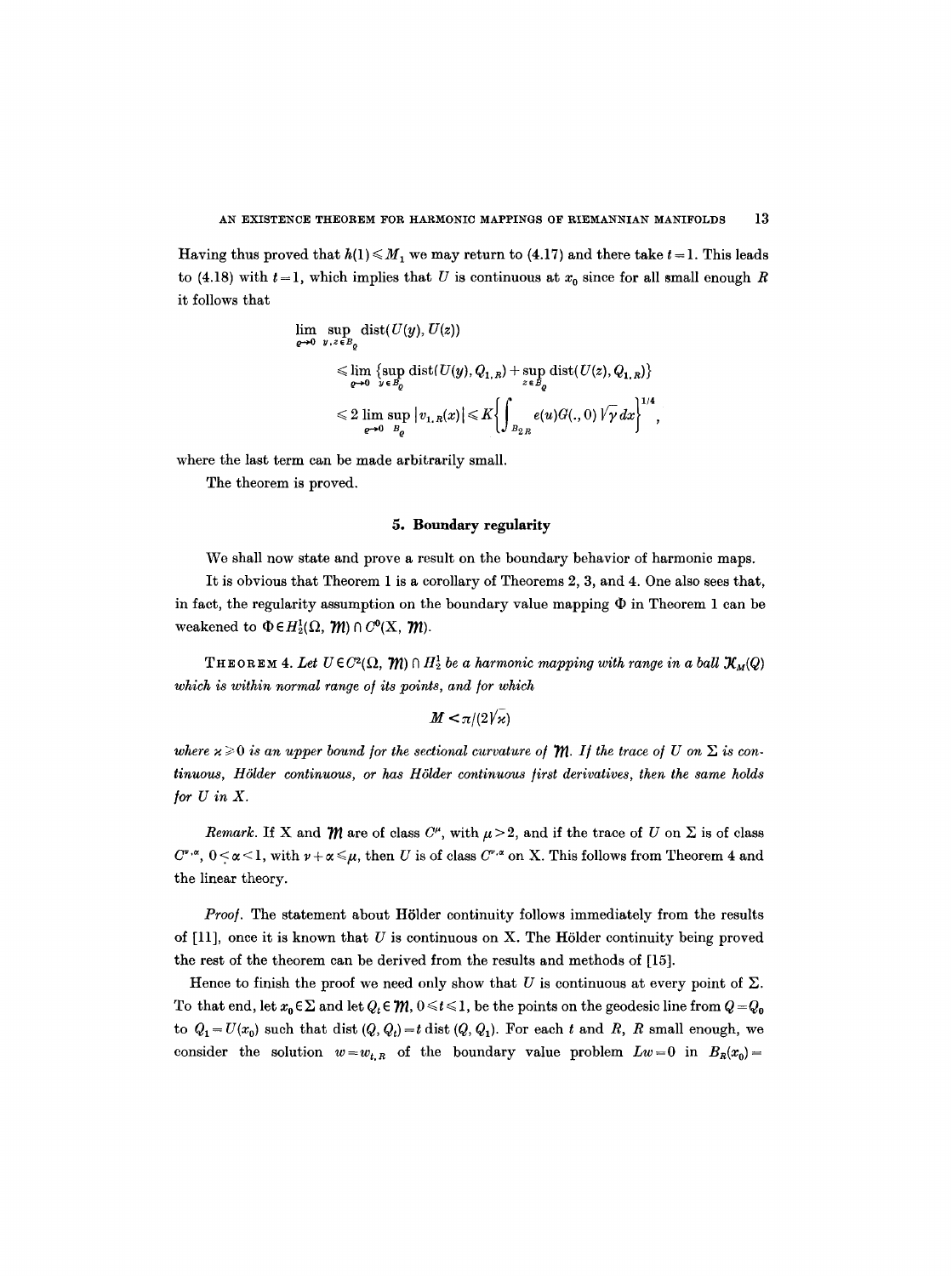${x \in X; \text{ dist } (x, x_0) \le R}$ ,  $w-|v|^2 \in \mathring{H}_2(B_R(x_0), R)$  where  $v=v_t$  is the representation of U in the chosen normal coordinate system around  $Q_t$ .

Well-known results from the theory of linear elliptic partial differential equations tell us that w is continuous on  $\Sigma \cap B_R(x_0)$ ; in particular,  $\lim_{y \to x_0} w(y) = w(x_0) = \text{dist}^2 (U(x_0), Q_t)$ .

Repeating the argument that led to (4.11), and using (4.7), we see that

$$
\int_{B_{\varrho}(y)} {\{|v(x)|^2 - w(x)} dx} \le -2a_{\kappa}(\sup_{B_{R}(x_0)} |v|) \int_{B_{R}(x_0)} e(u) G^{\sigma}(. , y) \sqrt{\gamma} dx \qquad (5.1)
$$

if  $G^{\sigma}$  is the mollified Green function of  $B_R(x_0)$ .

We claim that  $h(t) = \limsup_{x \to x_0} |v_t(x)| \leq M_1$  for all  $t \in [0, 1]$  if  $M_1 > M$  is chosen so that  $a_{\kappa}(M_1) > 0$ . In fact, if this were not so there would be a  $t_0 > 0$  such that  $h(t_0) = M_1$ , since  $h(t)$  clearly is Lipschitz continuous and  $h(0) \leq M$ . Hence for R small enough we have  $a_{\varkappa}(\sup_{B_R(x_0)}|v_{t_0}|)>0$  and after discarding the right hand side and letting  $\sigma\to 0$  in (5.1) we find that

$$
|v_{t_0}(y)|^2 \leq w_{t_0}(y), \quad y \in B_R(x_0)
$$

which implies that  $h^2(t_0) \leq \limsup_{y \to x_0} w(y) = \text{dist}^2(U(x_0), Q_t) \leq M^2$ , a clear contradiction.

Thus, knowing that  $h(1) \leq M_1$ , we may return to (5.1) and note that for R small enough  $a_{\varkappa}(\sup_{B_R} |v_1|) > 0$ , and for such R we find that

$$
|v_1(y)|^2\leqslant w_{1,R}(y).
$$

But  $w_{1,R}(y) \rightarrow \text{dist}(U(x_0), Q_1) = 0$  as  $y \rightarrow x_0$ , and this proves our assertion, since  $|v_1(y)| = 0$ dist $(U(y), U(x_0)).$ 

## **6. An example**

In this section, we shall show that the example given in [11, p. 67] can be construed to furnish an example of a discontinuous weakly harmonic mapping  $U: X \rightarrow \mathcal{W}$  with  $U(X)$   $\subset$  $\mathcal{K}_M(Q)$  and  $M = \pi/(2\sqrt{\kappa}).$ 

For this purpose let  $n = N \ge 3$ , and choose  $\mathcal{W} = S_R^N$ , the N-dimensional sphere of radius R imbedded in the natural way in  $\mathbb{R}^{N+1}$ . Clearly,  $\mathcal{M}$  has constant sectional curvature  $x = R^{-2}$ . Choose as one chart on  $\mathcal{W}$  the stereographic projection  $\sigma$  of  $\mathcal{W}$  from the north pole  $P = (0, 0, ..., R)$  onto the equator plane  $\{u \in \mathbb{R}^{N+1}, u^{N+1} = 0\}$  which in a natural way can be identified with  $\mathbf{R}^N$ . Set  $u = \sigma(u)$ ,  $u = \sigma^{-1}(u) = \tau(u)$ . Then

$$
\tau^i(u) = \frac{2u^i}{1 + \varkappa |u|^2} \quad \text{for } 1 \leq i \leq N
$$
  

$$
\tau^{N+1}(u) = \left(1 - \frac{2}{1 + \varkappa |u|^2}\right) R
$$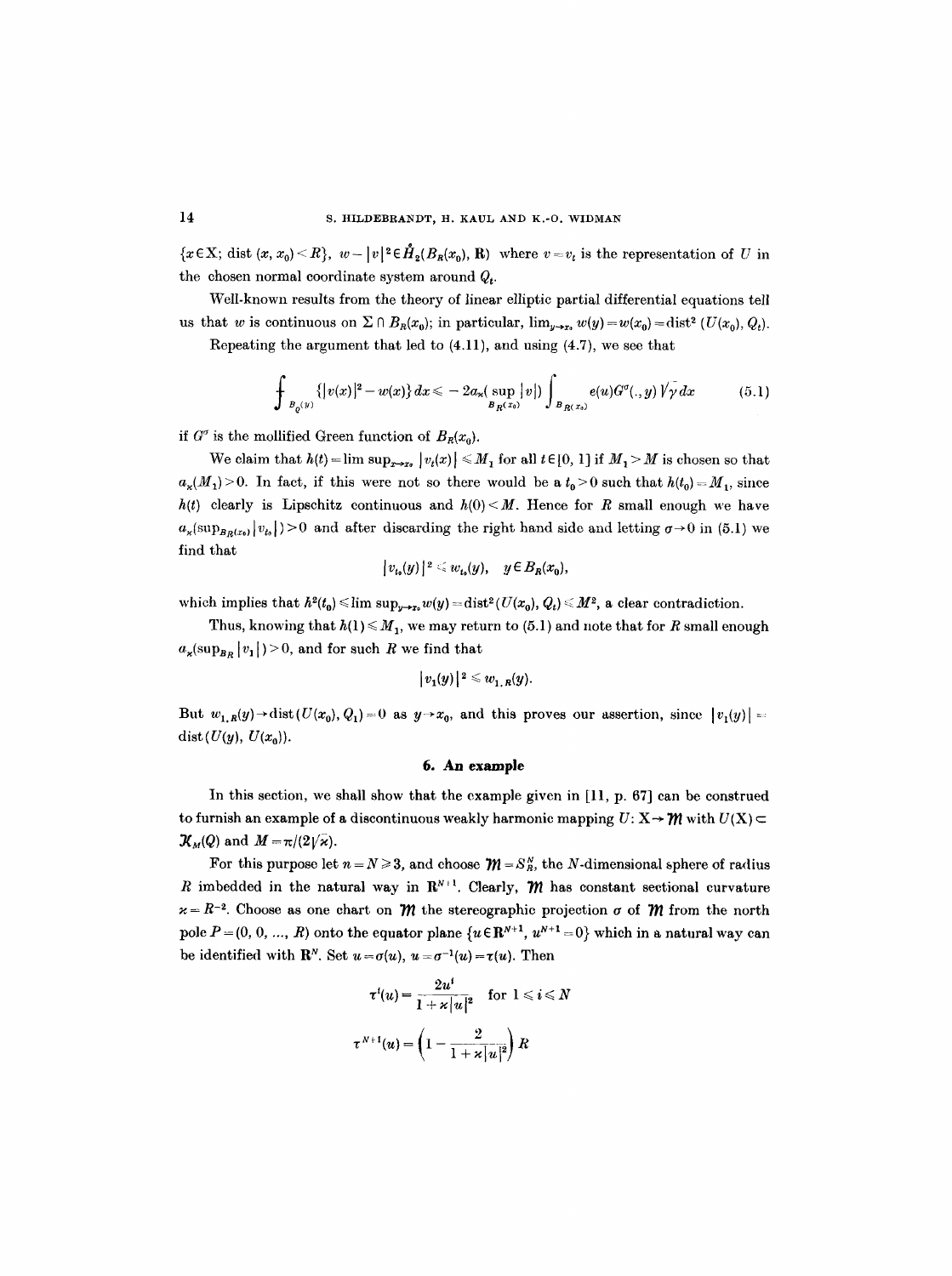whence we get that

$$
g_{ik}(u) = 2a(|u|)\delta_{ik}
$$

where  $a(t) = 2(1 + \varkappa t^2)^{-2}$ . Note that  $a'(R) = -2a(R)R^{-1}$ .

Let  $\Omega$  be any bounded domain in  $\mathbb{R}^n$  containing the origin and having smooth boundary  $\Sigma$ ; we set  $X = \Omega \cup \Sigma$  and provide X with the standard Euclidean metric.

Then the energy integral of any mapping  $U: \Omega \rightarrow \mathcal{W}\backslash \{P\}$  is given by

$$
E(U) = \int_{\Omega} a(|u|) |\nabla u|^2 dx
$$

if  $u$  is the representation of  $U$  in the coordinates given above.

Consider the "equator mapping"  $U_e: X \to \mathcal{W} \subset \mathbb{R}^{N+1}$  defined by

$$
U_e(x) = \left(\frac{R}{|x|}x_1, \frac{R}{|x|}x_2, \ldots, \frac{R}{|x|}x_n, 0\right) \in \mathbf{R}^{N+1}.
$$

Since the equator is mapped into itself by  $\sigma$ , we find that the representation  $u_e = \sigma \sigma U_e$ is given by  $u_s(x)=xR|x|^{-1}$ , which shows that  $U_e \in H^1_2 \cap L^{\infty}(\Omega, \mathcal{W})$ . Obviously,  $U_s(X)$  $\mathcal{K}_M(P)$  with  $M = \pi/2\sqrt{\varkappa}$ . It is straight-forward to check that  $U_e$  is a critical point of E, since  $a'(R) = -2a(R)R^{-1}$ , cf. [11, p. 67]. Thus  $U_e$  is a weakly harmonic mapping having the stated properties.

#### **References**

- [1]. BISHOP, R. L. & CRITTENDEN, R. F., *Geometry o] mani/olds.* Academic Press, New York-London, 1964.
- [2]. BOCHNER, S., Harmonic surfaces in Riemann metric, *Trans. Amer. Math. Soc.,* 47 (1940), 146-154.
- [3]. EELLS, J. & SAMPSON, H. H., Harmonic mappings of Riemannian manifolds. *Amer. J. Math.,* 86 (1964), 109-160.
- [4]. ELIASSON, H. I., Variation integrals in fibre bundles. *Proceedings Symposium inPure Mathematics Amer. Math. Soe.,* 16 (1970), 67-89.
- [5]. GROMOLL, D., KLINGENBERG, W. & MEYER, W., *Riemannsche Geometrie im Grossen.*  Lecture Notes in Mathematics, No. 55, Springer, Berlin-Heidelberg-New York, 1968.
- [6]. HAMILTON, R. S., *Harmonic maps of manifolds with boundary*. Lecture Notes in Mathematics, No. 471, Springer, Berlin-Heidelberg-New York, 1975.
- [7]. HARTMAN, P., On homotopic harmonic maps. *Canad. J. Math.,* 19 (1967), 673-687.
- [8]. HILDEBRANDT, S. & KAUL, H., Two-dimensional variational problems with obstructions, and Plateau's problem for H-surfaces in a Riemannian manifold. *Comm. Pure Appl. Math.,* 25 (1972), 187-223.
- [9]. HILDEBRANDT, S., KAUL, H. & WIDMAN, K.-O., Harmonic mappings into Riemannian manifolds with non-positive sectional curvature. *Math. Scand.,* 37, (1975), 257-263.
- [10]. Dirichlet's boundary value problem for harmonic mappings of Rieamnnian manifolds. *Math. Z.,* 147 (1976), 225-236.